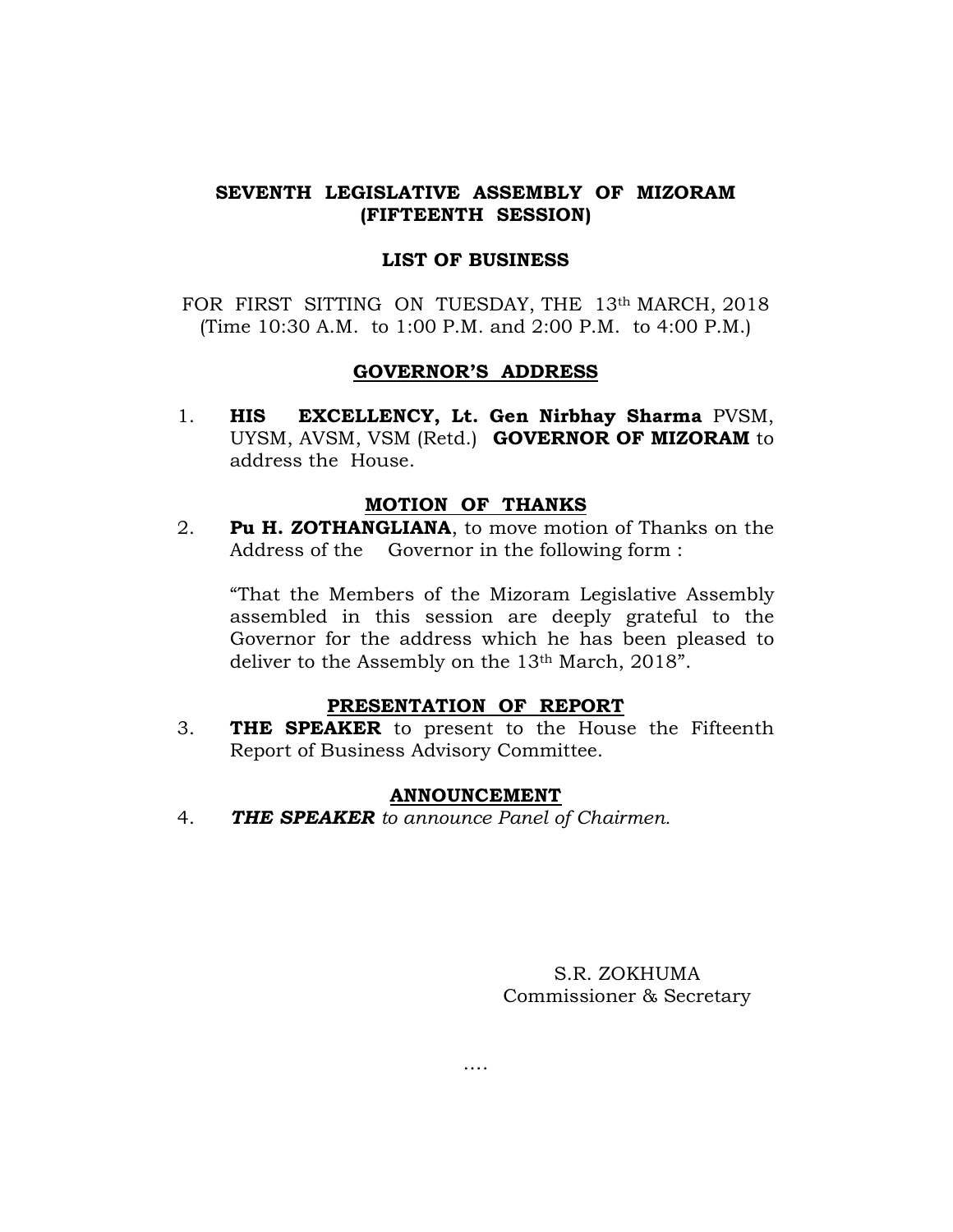Hon'ble Speaker and Hon'ble Members

 It gives me pleasure to address the elected representatives of the people of Mizoram at the commencement of the 15th session of the  $7<sup>th</sup>$ Legislative Assembly of Mizoram. I express my warm greetings and best wishes to this august House and to the people of Mizoram. The state experienced the longest monsoon and one of the most erratic rainfalls on record during last year. I have seen the strength, resilience and commitment of the government to address the needs of the affected people during the hard times. I am happy to present before you an outline of the achievements and visions of the government.

1. **My government has taken the bold initiative of implementing the New Economic Development Policy (NEDP)** for which a total amount of  $\bar{\xi}$  1027.00 crore has been invested during 2016-17. The Policy does not comprise of simply distributing fund to all departments. Allocation of fund is based on preparation of viable projects which will strengthen the economy, employ sectoral inter-linkages, and perpetuate a growth-friendly regulatory environment and improve the ease of doing business in the State. Under the NEDP, Entrepreneurship Development Scheme has been implemented since 2016 with the following components - Entrepreneurship Awareness Programme, Master Trainer Development Programme, Skill cum Entrepreneurship Development Programme, Business Plan Contest, Mini Start up Competition, Entrepreneurship Summit etc. The Scheme has been implemented by Mizoram Entrepreneurship Development Monitoring Committee (MEDMOC).

2. We have **entered a new urban era, with the announcement of 5 Key Central Sector Mission which counterpart funding of Central Sector Schemes** namely Swachh Bharat Mission (Urban), National Urban Livelihoods Mission (NULM), Atal Mission for Rejuvenation and Urban Transformation (AMRUT), Housing For All (Urban) and Smart Cities Mission. The **Hon'ble President of India, Shri Ram Nath Kovind during his visit to Aizawl on 29th November, 2017 had inaugurated housing projects under Basic Services to Urban Poor (BSUP)**. This housing project comprising of 1,096 dwelling units for families of economically weaker sections, has been completed and is ready for accommodation.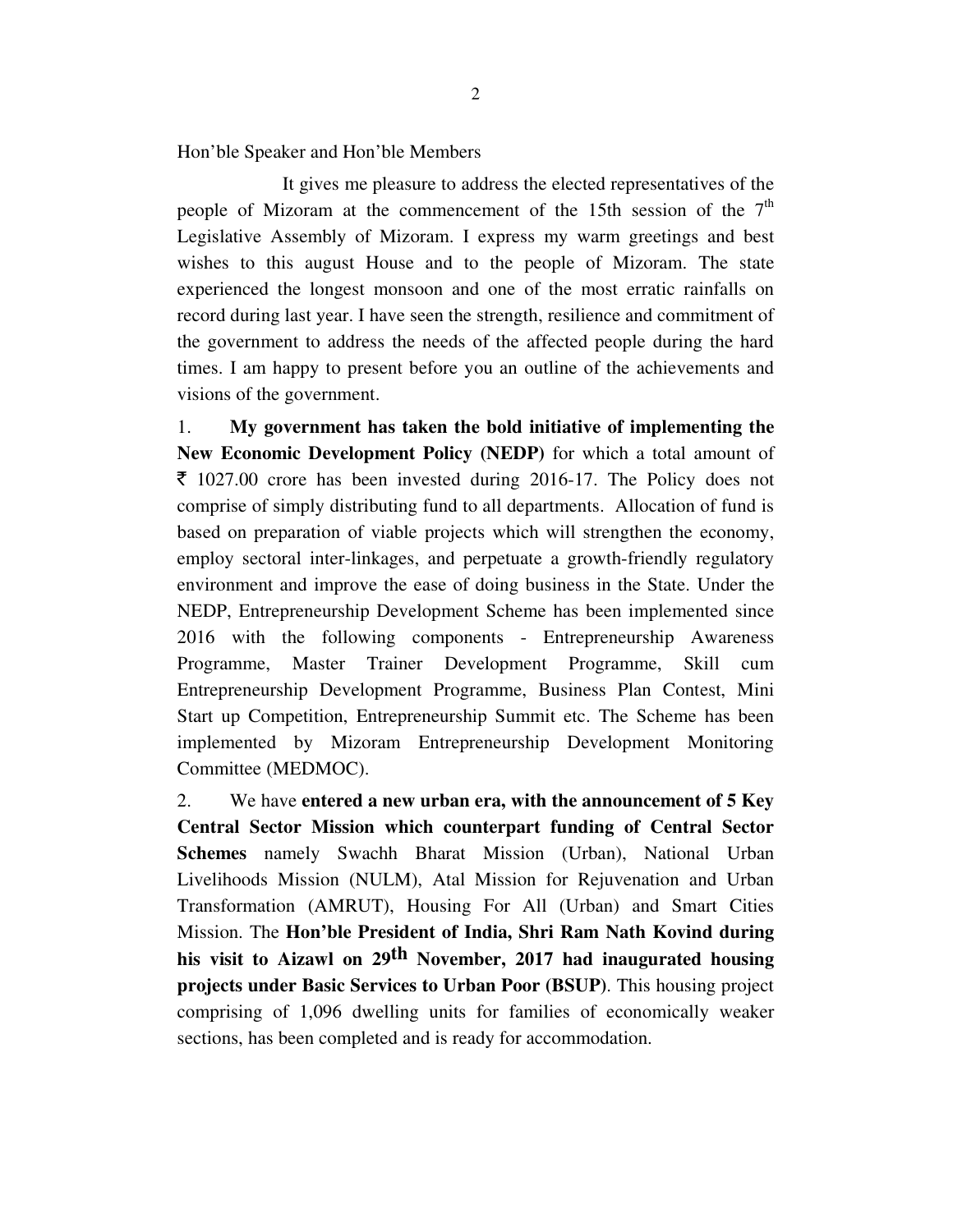**Our effort in sanitation is expected to enable our State to emerge as the 'Cleanest State in India'** and our cities, towns and villages as the cleanest habitation by 2019. The Asian Development Bank assisted NERCCDIP has been instrumental in taking up critical city infrastructure for Aizawl City. This includes Water Supply, Sewerage and Solid Waste Management. A total project cost of  $\bar{\epsilon}$  698.17 crore is being invested for various infrastructures.

 Aizawl Municipal Corporation (AMC) has been taking up its mandate in providing various municipal functions. Construction of buildings within Aizawl has been regulated by the AMC and so far, 6068 permission have been issued from its inception. The Aizawl Municipal Corporation also collected Property Tax in which 80% of the total collection is earmarked for essential public utility.

3. Through vigorous implementation of several centrally sponsored schemes and the state's flagship programme of NLUP and NEDP **there have been notable achievements in the agriculture and allied sectors**. NLUP has been a substantial contributor in the decline of jhum area by 31.37% during the last six years. During the year 2017-2018, an amount of  $\bar{\tau}$  9,855.00 lakh has been allocated to Agriculture department under NEDP for implementing various key growth drivers, and construction of link roads and Agriculture Growth Centre. Under RKVY scheme, a total area of 54.50 Ha. has been created for Wet Rice Cultivation (WRC) during the year and more than 130 Ha. of existing WRCs has been improved. An amount of  $\bar{\tau}$  372.24 lakhs allocated under normal State Fund has been effectively utilised for development of agriculture sector and improvement of production technology through research and demonstration. Further, National Innovation on Climatic Resilient Agriculture programme was started at KVK Lunglei and Serchhip to address climatic changes and to assist farmers in coping with the situation. National Mission on Oilseed and Oilpalm (Mini Mission-III) will be implemented at West Lungdar, Reiek and Ailawng Village under Mamit District.

4. My government has a vision to be self-reliant in meat, fish and poultry products. Establishment of goat breeding farm at Thenzawl and INDBRO HATCHERY at Tanhril through Animal Husbandry &Veterinary (AH& Vety) department are significant initiatives taken towards realising this vision.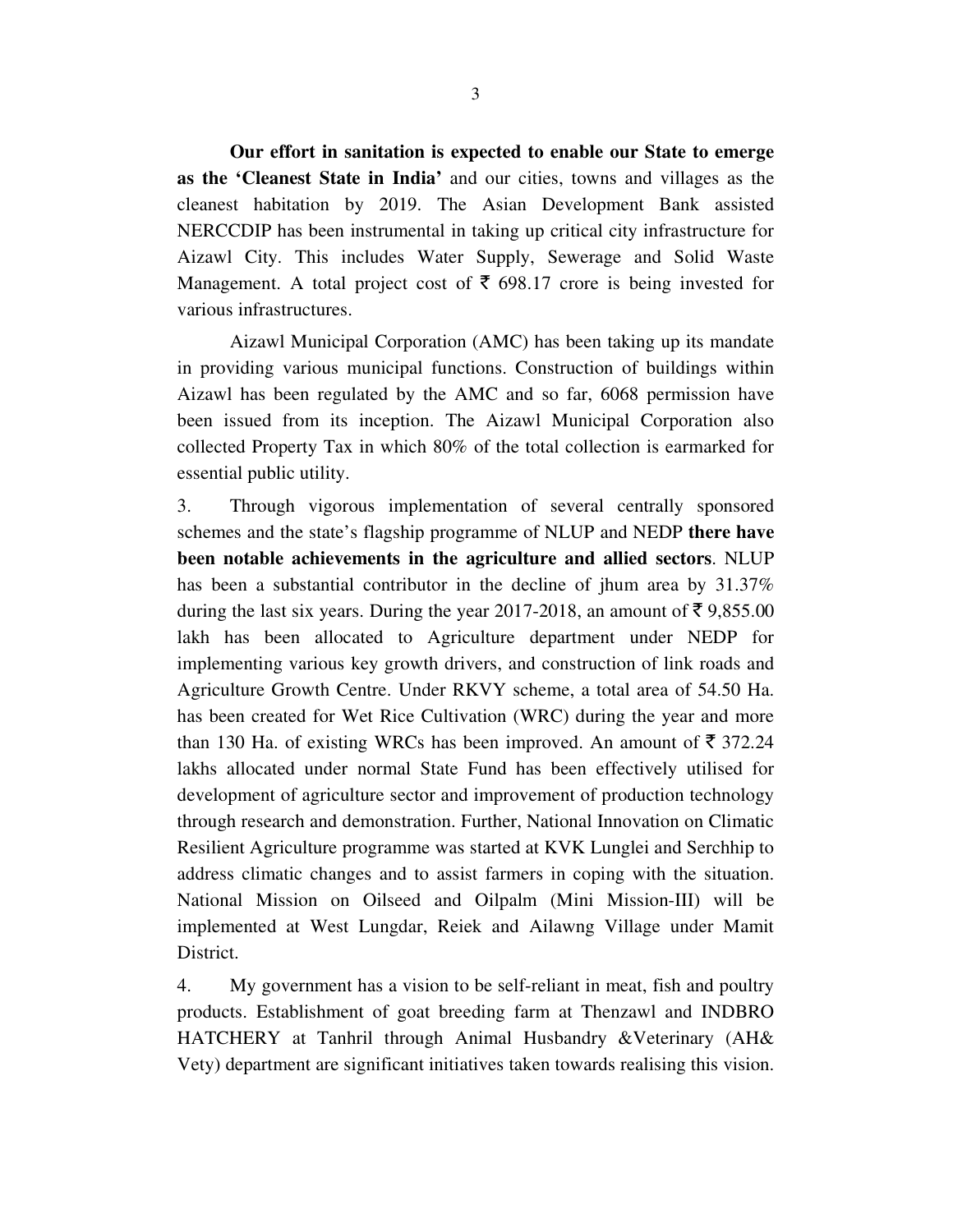A new programme for production of animal feed ingredients and buy back chain is envisaged by assisting 500 families to grow maize under the NEDP. This will account to production of 10,000MT of Maize to be utilized for animal feed plant. Feed plant at Tanhril will meet 480MT of farmers' demand per month. Under NLUP, AH &Vety Sector, Mizoram has become a pioneer and a model in artificial insemination of pigs.

5. **With a view to provide affordable and accessible health care to all, a number of measures have been taken to improve and expand health care service, by improving and strengthening healthcare facilities and key infrastructures**. Important National Programmes such as RCH, EPI, RBSK, NACP, RNTCP, NUHM, NAM, NACP etc. are being implemented in all earnestness. It is a matter of pride and achievement for the state that on an outcome based comprehensive health index prepared for the first time by the NITI Aayog, Mizoram got the top rank among smaller states. As a result, the amount of fund allocated to NHM for Mizoram has increased for the next financial year. The report of Global Adult Tobacco Survey  $-2$ , released early this year has also indicated that the overall prevalence of tobacco use in Mizoram among adults has declined from 67.2% of all adults to 58.7%.

6. **There have been remarkable developments in the power sector**. Tuirial Hydro Electric Project is expected to be completed within the financial year of 2017-2018. Reliability Test was conducted successfully on Unit I of the project on November 2017 and is expected to put into commercial operation soon. The Government of Mizoram has also signed Memorandum of Understanding (MOU) with North Eastern Electric Power Corporation (NEEPCO) for execution of 210 MW Tuivai Hydro Electric Project. During the last three years, the state capital witnessed a rapid increase in demand of power. Extension in the newly constructed 132kV Sub-Station at Zuangtui with 33kV Switchyard with associated 33kV lines is under consideration of the government which will result in reliable and quality power supply in the northern and southern parts of Aizawl city.

7. **Implementation of Swachh Bharat Mission (Gramin) is one of the most important programmes undertaken by Public Health Engineering Department**. Four districts namely Aizawl, Champhai, Kolasib and Serchhip districts have been declared as 'Open Defecation Free (ODF)' Districts while Siaha and Mamit districts are awaiting final verification, and the remaining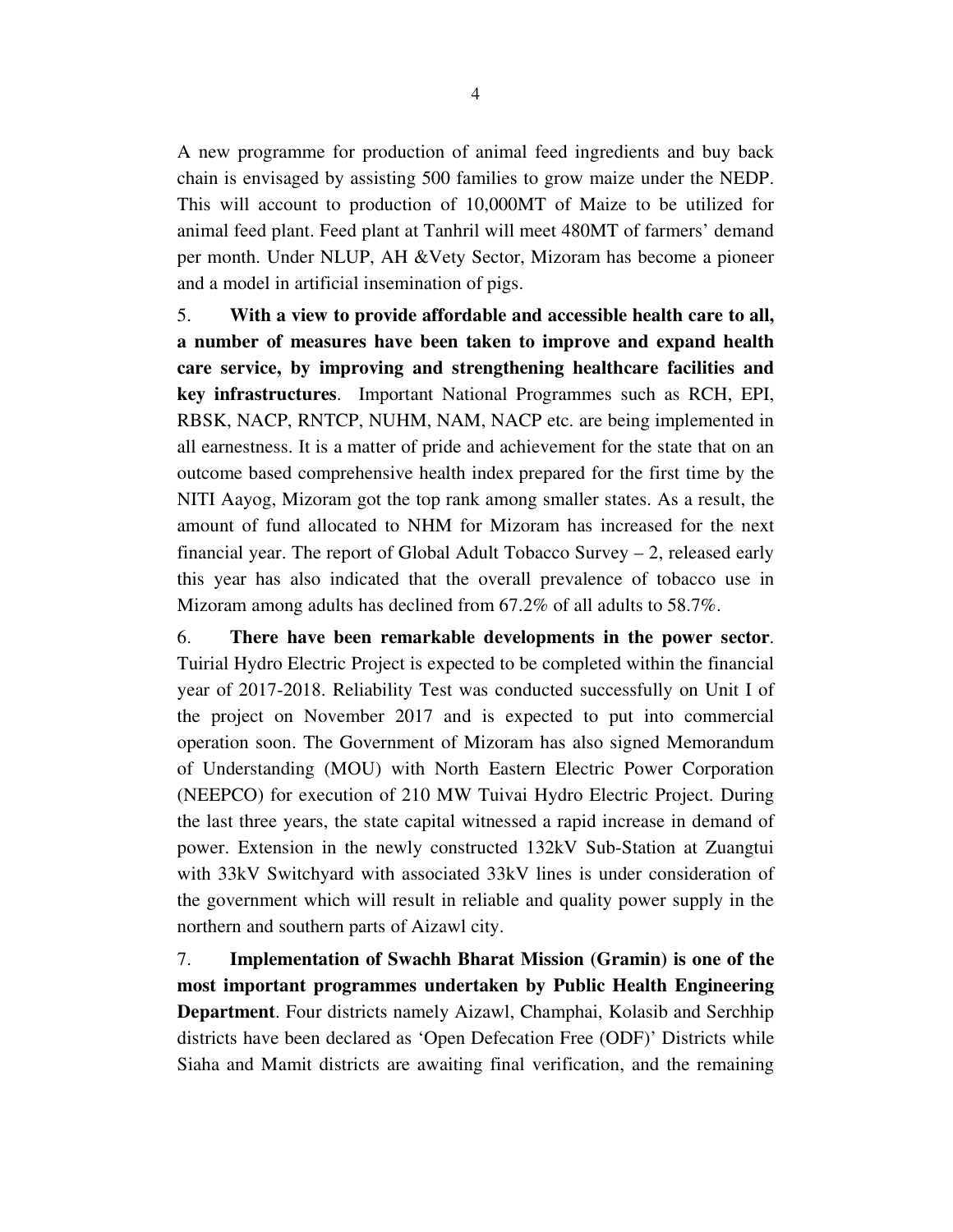two districts i.e. Lunglei & Lawngtlai districts are also expected to become ODF by March 2018.

 Under National Rural Drinking Water Programme (NRDWP), PHE Department has targeted 28 habitations during 2017-2018 out of which 6 habitations have been covered so far. The PHED has further provided water connections to 3,495 houses during 2017-18 and a number of water supply schemes were implemented throughout the state with funds received under NEC, NLCPR and NABARD

8. My government is **committed to ensure timely procurement, safe storage and equitable distribution of foodgrains to the people throughout the year**. After implementation of NFSA since 1.3.2016, the quantity of rice received from Govt. of India as Normal Allocation increased from 5221 MT to 5479.83 MT on monthly basis while the cost of procurement of rice decreased from  $\bar{\xi}$  3.46 crore to  $\bar{\xi}$  2.51 crore on monthly basis. This implies that government fund amounting to  $\bar{\tau}$  94.21 lakh is saved per month after NFSA. It may be mentioned that state government fund to the tune of  $\bar{\xi}$  10.12 crore was saved by procurement of rice under Open Market Sale Scheme (D) during the current financial year. During 2017-2018, 17 new go-downs have been constructed with a total cost of Rs 9.60 crores and will be commissioned soon. With a loan of  $\overline{\xi}$  32.68 crores from NABARD, another 27 new godowns will be constructed in various places of the state. FCS&CA Department is making necessary arrangement for monsoon stock of rice in selected 47 (forty seven) Supply Centres to feed far-flung villages having very poor accessibility by road during rainy season.

9. **Continuous measures are taken for verification and quality control of essential goods and commodities**. Joint task force was conducted with the Mizoram Tobacco Control Society, Mizoram Police (CID), Taxation Department against contraband Cigarettes in the State. And Legal Metrology Dept. checked the weights of LPG Cylinders, Electrical goods, Motor parts etc. During 2017- 2018  $\bar{\tau}$  1.60 crore is received from Central Govt. for construction of 1(one) Secondary Standard Laboratory at Aizawl and 5(five) Working Standard Laboratory at Aizawl, Kolasib, Hnahthial, Tlabung and Chawngte under Strengthening of Legal Metrology infrastructure of States and UTs.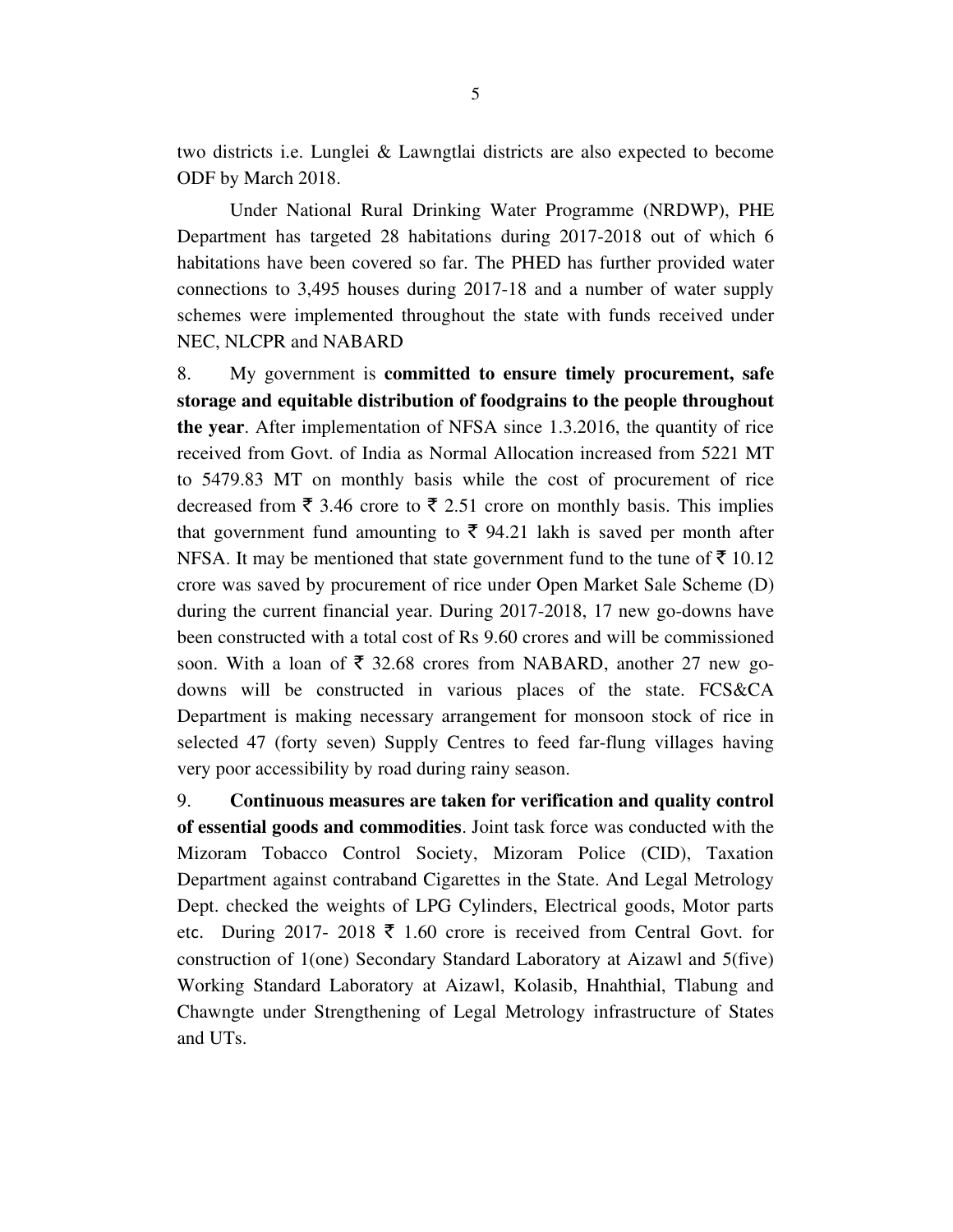10. **My government is aware of the need to improve the quality of education at all levels of learning**. In order to bridge the huge infrastructure gap under School Education Department, a number of projects have been approved. Under Special Plan Assistance and Special Central Assistance, construction of Educational Complex at Serchhip was completed with a project cost of  $\bar{\tau}$  122.20 lakhs. Construction of Educational Guest Housecum-Training Centre at Lunglei has been completed while Construction of Education Centre at Treasury Square, Aizawl is expected to be completed within 2018. Mid Day Meal has been provided to 1,39,259 students belonging to 1,455 Primary Schools & Upper Primary Schools.

 The Connected Learning Initiative (CLIx) programme, an initiative by School Education Department is intended to provide quality hands-on learning experiences to students of Class VIII, IX and XI on three domain areas – Science, Mathematics and English. For the initial year, 30 Govt. High Schools /Govt. Aided Schools have been selected for CLIx programme. Selected schools are provided with servers with ICT labs being made functional for implementation of CLIx programme. For the next phase, 70 secondary schools are being selected and will soon be rolled out.

11. The Mizoram State Higher Education Council Bill 2017 was passed by the State Legislature on 15th November, 2017. **Mizoram has been regarded nationwide as the best performing state of RUSA in N.E. India and one of the best performers in all India**. Under this scheme new construction of 21 Colleges, Auditorium & Classrooms, Seminar Hall at Hrangbana College and Laboratory building at Zirtiri Res. Science College have been completed. The construction of new Polytechnics at Champhai, Kolasib and Mamit are physically completed. New Polytechnics at Lawngtlai, Saiha and Serchhip are under construction. The **construction of buildings for Mizoram Engineering College at Pukpui, Lunglei commencing from May 2016 is expected for completion by end of March, 2018.** 

12. The **Government of Mizoram has introduced English as a medium of instruction from Class VI onwards from the academic session of 2017-18**. For this, SCERT has introduced the adapted NCERT textbook in all middle schools (Class VI – VIII). NCTE (National Council of Teacher Education) has given approval to District Institutes of Education and Training (DIET) at Aizawl and Lunglei to run B.Ed course which is urgently needed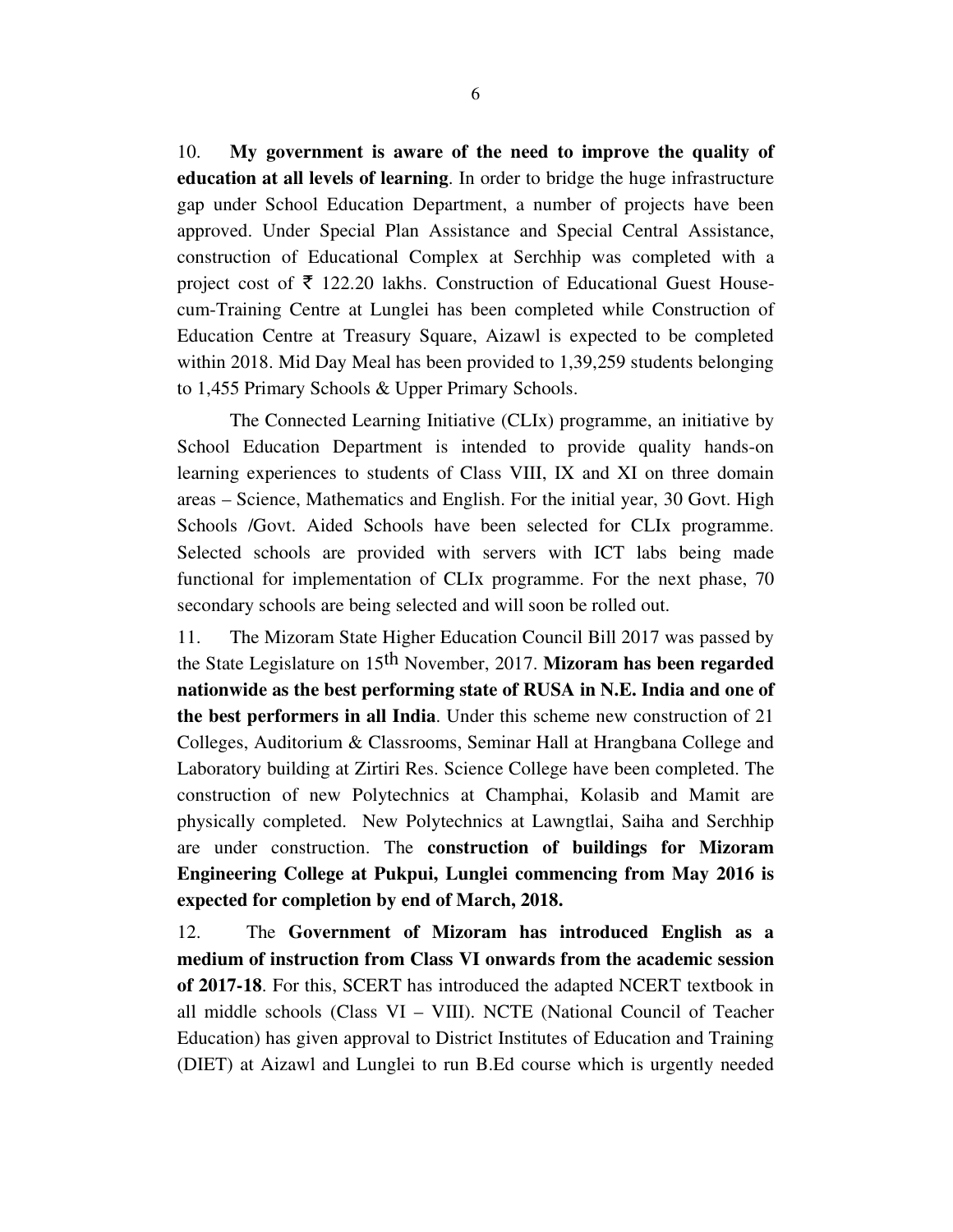for preparing more trained secondary teachers. With this approval, the Mizoram University has given provisional affiliation to start the course from academic session of 2018 -2019.

 The Rehabilitation Council of India (RCI) has given its approval for **conducting regular classes in B.Ed Special Education in the field of Visual Impairment (VI) and Hearing Impairment (HI) at the SCERT**. This is the first of its kind in the North East Region and Mizoram is the only state which has been given permission to run a degree programme in Special Education by the RCI.

13. In its effort to mitigate and combat the rising impact of climate change, the Environment, Forests & Climate Change Department has submitted a concept note covering various Departments to Green Climate Fund, for a major project to be implemented in six (6) districts within the state. Intensive efforts are being made through various National programmes and Green Mizoram Programme to increase forest cover and to protect forest reserved areas, wildlife and biodiversity. Mizoram has fared well in creating awareness and adopting effective fire prevention measures. The Department has taken initiatives for constituting 10 nos. of Notified Protected Areas with two major Schemes - CSS –Project Tiger and CSS –Integrated Development of Wildlife habitat (IDWH) being currently implemented in these Protected Areas. During 2017-2018, an amount of  $\bar{\bar{\xi}}$  6.1 crore received from Ad-hoc CAMPA by the state is being utilized for providing drinking water facility to animals in Protected Areas, planting fruit bearing trees for birds and wild animals, strengthening of protection measures, afforestation and development and management of forest.

14. **Road infrastructure is an important component of public assets and stimulates economic development**. During 2017-2018, formation cutting works amounting to  $\bar{\bar{\xi}}$  103.25 Crores with a total road length of 62.63 Kms and blacktopping of total length of 118.72 Kms with an estimated cost of  $\bar{\xi}$  71.96 crores was completed. Currently, there are 42 roads under construction with a total length of 580.98 Kms. There are two permanent bridges which have been completed i.e PSC bridge over Tlawng River at Bairabi to Zamuang road and HPSC bridge over Tut River at NH-44 (A). 16 permanent bridges amounting to  $\bar{\tau}$  103.18 crores is in progress under Central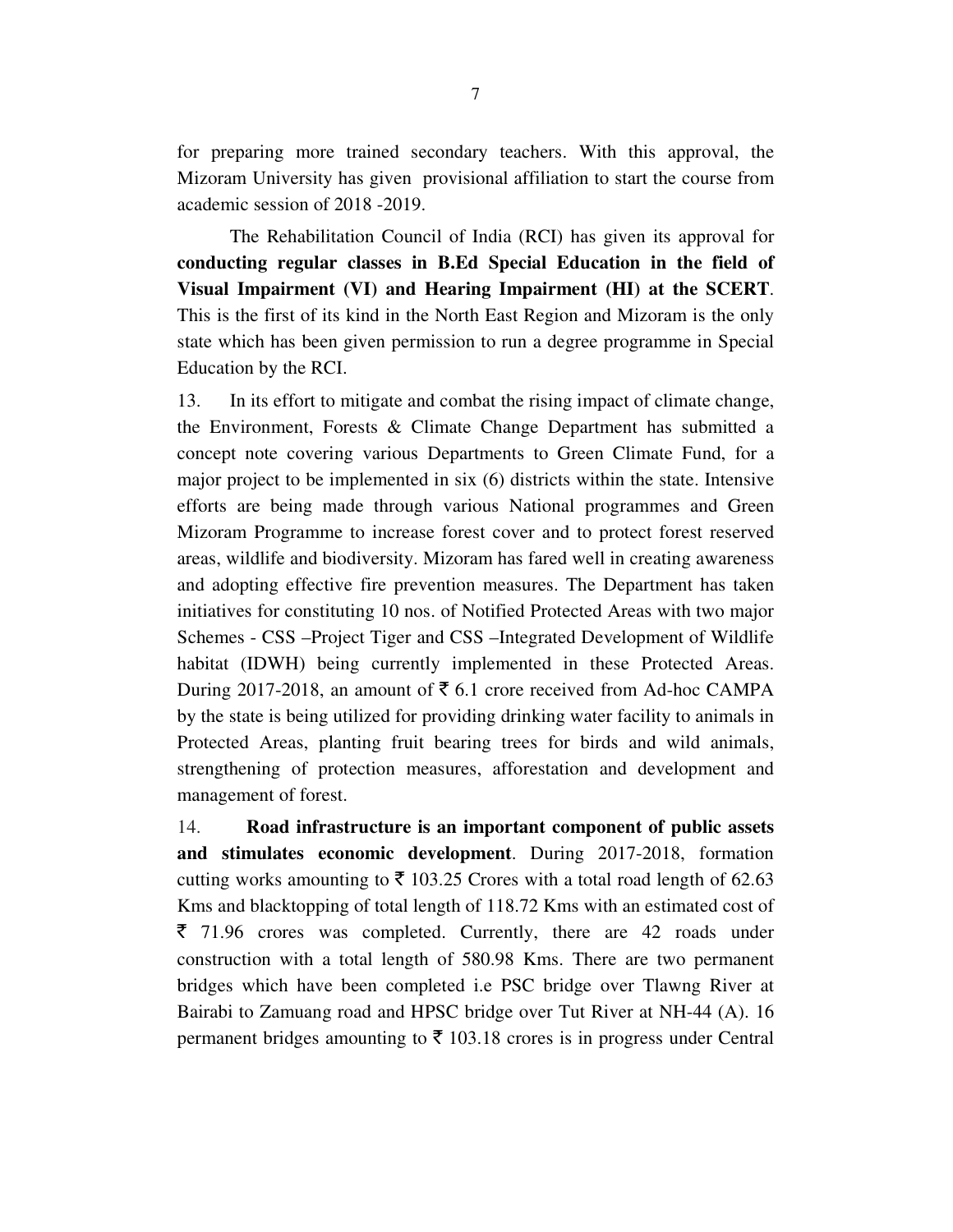Road Fund (CRF), National Bank for Agriculture and Rural Development (NABARD) and National Highway (NH) schemes.

 During 2017-2018, construction of 82 buildings are being taken up with an estimated cost of  $\bar{\tau}$  403.82 crore out of which 28 buildings have been completed and 54 buildings are in progress. Some of the completed buildings are - Heritage Building at Raj Bhawan, MCON Hostel at Falkawn Block-I & Block-II, Directorate of Hospital & Medical Education Building, Directorate of Fisheries Building, Directorate of Taxation Building Phase-I and Directorate of Irrigation & Water Resources Building at New Secretariat Complex, Aizawl.

**PWD is maintaining 11 National Highways with a total length of 1465.938 Kms**. During 2017-2018, blacktopping of 3 National Highways costing  $\bar{\tau}$  62.54 Crores with a total length of 157.80 Kms have been completed. **Presently, there are 22 on-going projects** with total length of 827.20 Kms **in which some of the major projects are Kaladan Multi Modal Transit Transport Project, re-alignment and geometric improvement of NH-44A and upgradation of Serkhan - Bagha road**.

 World Bank Projects aimed to upgrade the existing single lane to 2 lane NH standard are in progress: these include the improvement and upgradation of Chhumkhum – Chawngte road, Champhai - Zokhawthar road, and Tlabung – Kawrpuichhuah road.

15. **Maintenance of law and order remains a top priority of my government**. During the year 2017-2018 the following contraband goods were seized : 23 illegal arms, 289 explosives,  $\bar{\tau}$  70.43 lakhs worth of Fake India Current Notes (FICN), 10.554 kgs of Heroin No 4 worth  $\bar{\tau}$  3799.44 lakhs, 1330 kgs of Pseudo Ephedrine worth  $\bar{\tau}$  552.5 lakhs, 5800 tabs of Meth-Amphetamine worth  $\bar{\xi}$  5.80 lakhs, 482.73 kgs of Ganja worth  $\bar{\xi}$  241.36 lakhs, 739 tabs of Alprozolam worth  $\bar{\mathfrak{F}}$  73.9 lakhs, Morphine worth  $\bar{\mathfrak{F}}$  4,000, 4 kgs of Ketamine worth  $\bar{\xi}$  8,400 and 12 kgs of Ephedrine worth  $\bar{\xi}$  22.8 lakhs.

I would like to congratulate Mizoram Forensic Science Laboratory for their achievement of winning the 2nd Best Prize on **'Award of Excellence in the field of Fingerprint Science'** during the 'XVIII All India Conference of Directors of Fingerprint Bureaux' organized by National Crime Records Bureau (NCRB), Government of India held during March, 2017.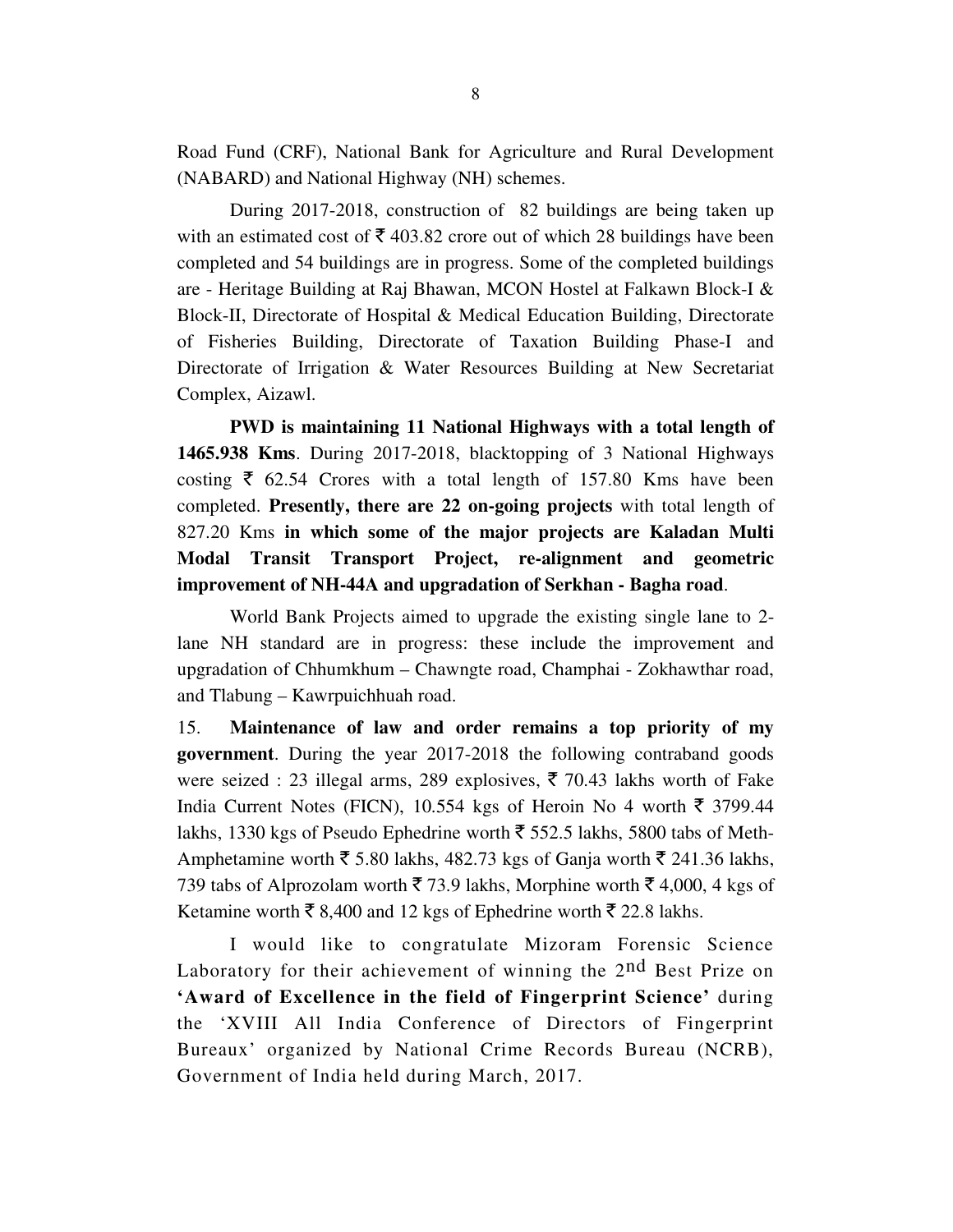16. **Various measures are taken for providing welfare programmes and services to the weaker and vulnerable sections of the society**. The Draft Mizoram Rights of Persons with Disabilities Rules has been vetted by Law & Judicial Department, and is now lying for Cabinet approval. All-out efforts are taken for combating menace of drugs, alcoholism, trafficking of women and children, juvenile delinquency and rehabilitations as well as restoration programmes through network of residential homes and noninstitutional services in partnership with civil society. The Mizoram Drugs (Demand Reduction) Rules has been framed and passed by the Mizoram Legislative Assembly. Reformation of De-addiction and Rehabilitation Homes run by various NGOs are also underway. Out of 13 ST Girls Hostel sanctioned by the Central government, 12 have been completed. Construction of Eklavya Model Residential School (EMRS) at Siaha, Lawngtlai, Chawngte and Ngopa is in progress . Construction of Observation Home / Special Home Complex at Pukpui, Lunglei with fund from NEC and State Government is being started. Construction of OSC at Durtlang, Aizawl is now completed and functional.  $\cdot$ 

17. **The Mizoram Liquor (Control & Prohibition) Act, 2014 has been implemented since 15th January, 2015**. Under the MLPC Rules, 2014 3 (three) Bonded Warehouse licences were issued and 56 (fixty six) Vendor Licences (Retail Shop) were issued up to 31.1.2018. Revenue amounting to  $\overline{5}$  53,34,56,586/- (Rupees fifty three crore thirty four lakh fifty six thousand five hundred eighty six) only had been collected during the current financial year 2017 - 2018 upto 31st January, 2018.

18. The Administrative Training Institute, the premiere Institute of the State Govt. has conducted various In-service training, Foundation Courses for Group 'A' Direct Recruits, Refresher Course for officers, as well as Capacity Building of elected representative of the people, NGOs and Stakeholders. During 2017 – 2018, 52(fifty two) different training courses have been conducted for Govt. employees and also NGOs/Stakeholder. Training of Departmental Appellate Authorities on the Right to Information (RTI) Act, 2005 has also been conducted at Administrative Training Institute, Mizoram during 2017 – 2018. Also a 3-day Training Programme on Project Formulation & Management was conducted in collaboration with IIM, Bangalore for Senior Officers of Govt. of Mizoram.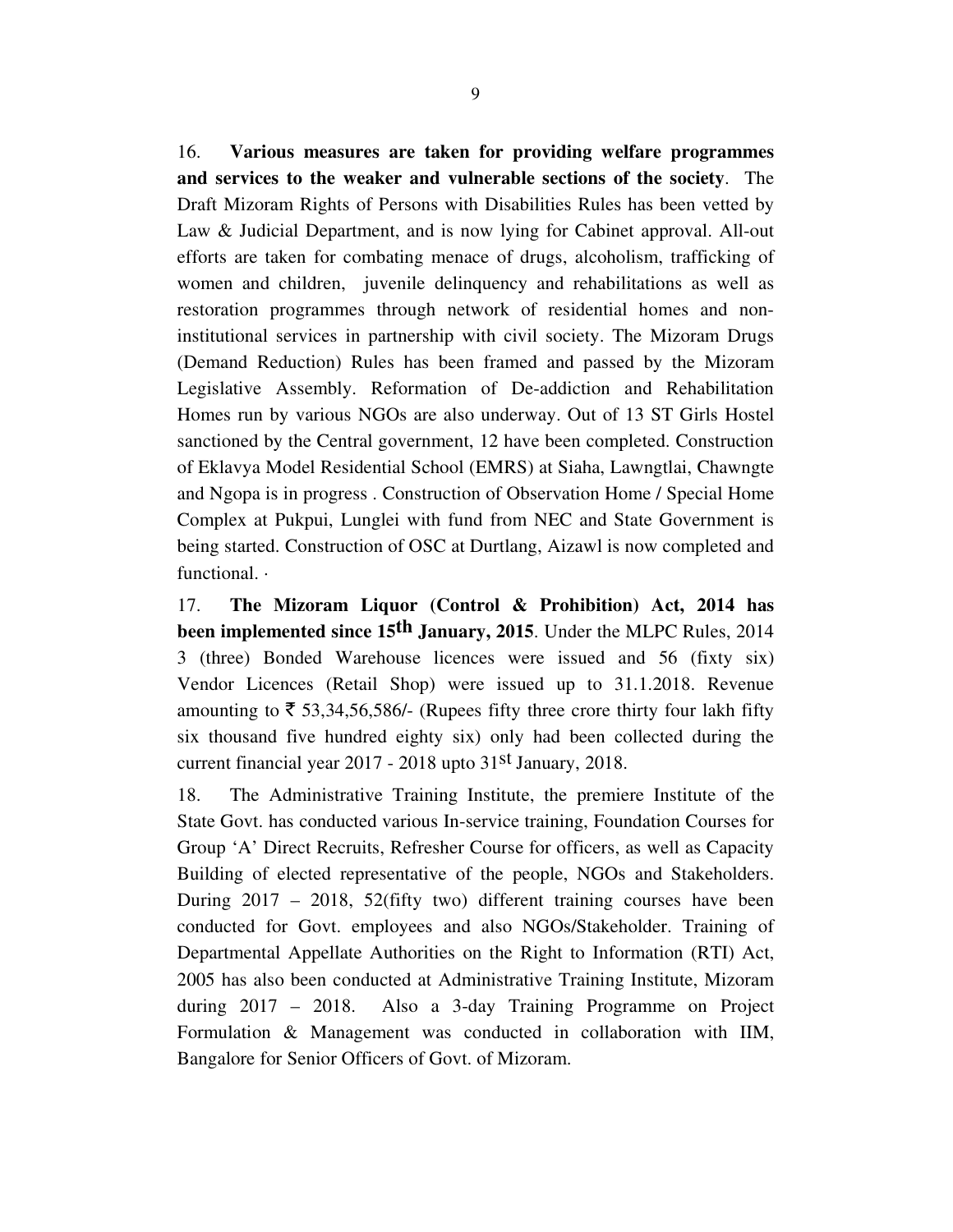19. **There cannot be overall development of the state without the inclusion of the Sixth Schedule areas**. Rubber based settlement project for strategic development initiatives has been implemented in Lai Autonomous District Council since 2017 as one of the alternative to jhumming for sustained occupation and rehabilitation of displaced people. This project was funded under NEC which is envisaged to cover 505 nos. of families living in the village of Ngengpuikai, Diltlang 'S', Chawngtelui, Mualbu, Chawngte P, Tuikhurlui, Sumsilui and Sakeilui is to be completed within 3 years.

To strengthen education infrastructure in the ADCs, 49 nos. of school buildings are to be constructed with a total estimate cost of  $\bar{\tau}$  1109.85/- lakh under NLCPR. Out of this, 20 nos. of school building have already been completed from funds received so far and the rest are envisaged to be completed in the near future.

 Efforts are being made for better outreach of medical services under the National Health Mission (NHM), Electrification of Villages under the 'SUBHAGYA' scheme and steps are under way to introduce better digital connectivity for the District Council areas.

# **Apart from infrastructural development, remedial measures for improvement of the administrative and financial management of the Autonomous District Councils has also been taken up by the Government**

20. Information & Public Relations Department continues to perform its role effectively in disseminating information through the print and electronic media and runs its own weekly TV programme "Mizoram Hmasawnna Lamtluang" through DDK, Aizawl and local TV network. Under NEDP, a special tour programme is being conducted since November 2017 for members of senior citizens (MUP) covering all 40 MLA constituencies. Since November 2017, the Department has also successfully conducted twelve (12) number of NEDP Press Study Tour for members of the Press to visit important places within and outside Mizoram.

21. **Sainik School Chhingchhip, the 27th Sainik School was inaugurated on 17th May, 2017**. Presently, the first batch consisting of 60 students were admitted in Class VI for 2017-2018 school session. **To be the first of its kind in the country, girl cadets are expected to be admitted in the next session of 2018-2019.**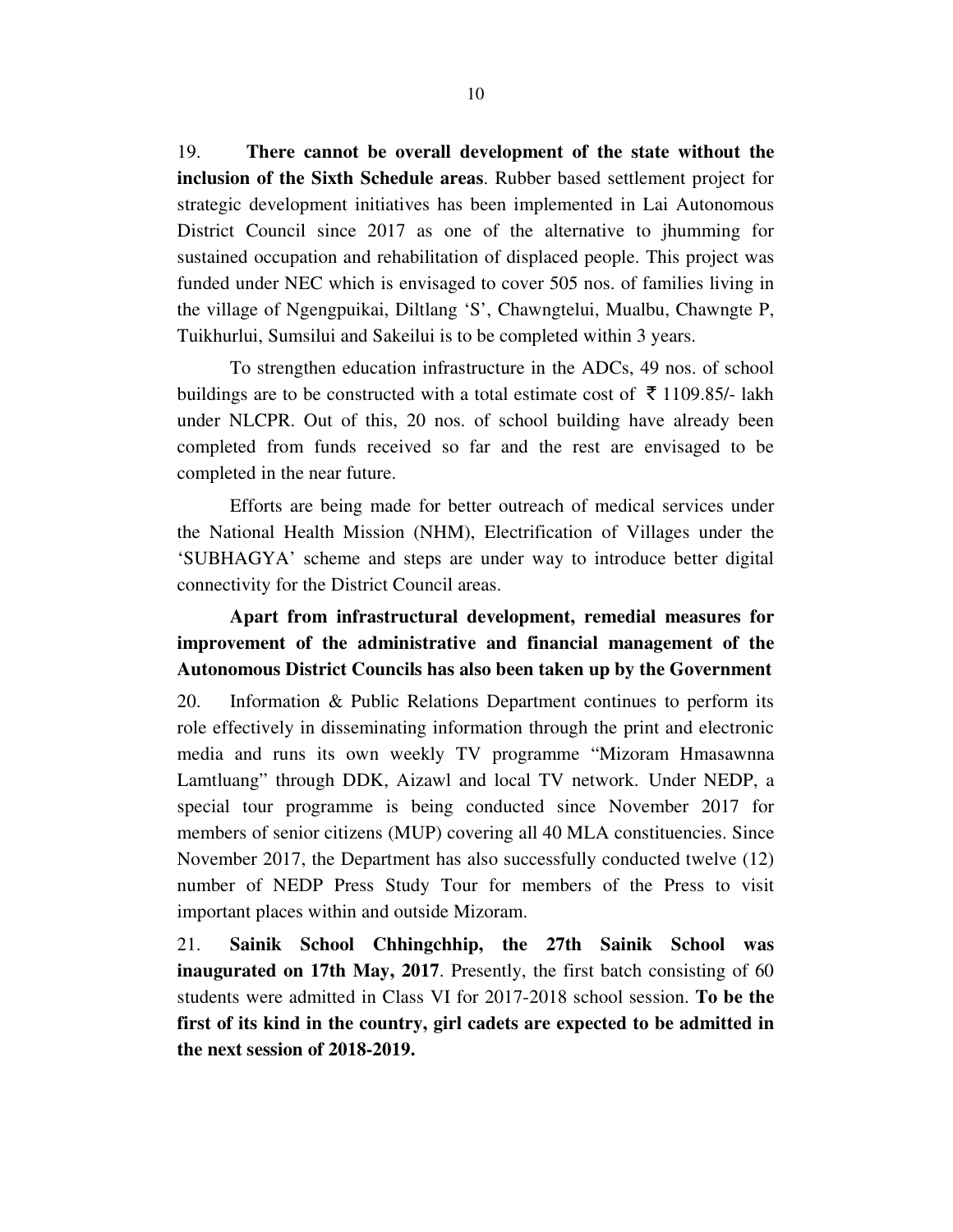22. Under Local Administration Department,  $\bar{\tau}$  680.10 lakh Non-Salary/ Minor works was transferred to the Account of Village Councils from 1<sup>st</sup> Mizoram Finance Commission Grants, which will be utilized for creating durable assets for public use and for augmenting their resources. NEDP Core Committee has also allocated  $\bar{\tau}$  6560.00 lakhs for improvement of infrastructure in villages across the State.

23. Construction work for High Court building at New Secretariat Complex with an estimated cost of  $\bar{\tau}$  4624.12 lakhs approved by the Ministry of DoNER under NLCPR has been initiated. **Action for establishment of Lokayukta is being taken up actively**. Temporary office accommodation is being finalized while site for permanent office building is already allotted by GAD New Secretariat Complex, Khatla. Proposal for filling up of various posts for the office of Lokayukta is being moved for approval of higher authority and selection for Chairman and members will be finalized soon. To improve and strengthen Legal Metrology,  $\bar{\xi}$  1.60 crore was received from Central Govt. for construction of 1(one) Secondary Standard Laboratory at Aizawl and 5(five) Working Standard Laboratory at Aizawl, Kolasib, Hnahthial, Tlabung and Chawngte.

24. The efforts made by the Sports and Youth Services Department as well the Mizoram State Sports Council to groom and nurture budding talents has paid dividends. **In the international arena, a total of 24 Gold, 13 Silver and 8 Bronze medals; 40 Gold, 28 Silver and 46 Bronze medals in the national level events and 16 Gold, 13 Silver and 30 Bronze medals in regional events were won by athletes from Mizoram up till 16th February, 2018**.

Multipurpose Indoor Hall Sazaikawn, Lunglei, funded with  $\bar{\tau}$  600.00 lakh under USIS was inaugurated on 09.02.2018, and Multi Sports Centre for Northern Region at Darlawn costing  $\bar{\xi}$  359.17 lakh has been completed and will be inaugurated soon. Other ongoing projects include - Sports Infrastructure Development of Hachhek Area; Zauva Sailo Memorial Tennis Centre, Lunglei; Indoor Stadium at Aizawl Electric Veng and Multipurpose Sports Complex at Aizawl West Joint YMA Field Vaivakawn, Aizawl. State Sports Academy, Zobawk at an estimated cost of  $\bar{\tau}$  17.51 crore is on the verge of completion.

25. With a view to strengthen cooperative movement in the state, the Mizoram Cooperative Societies Act, 2006 is put up for amendment in the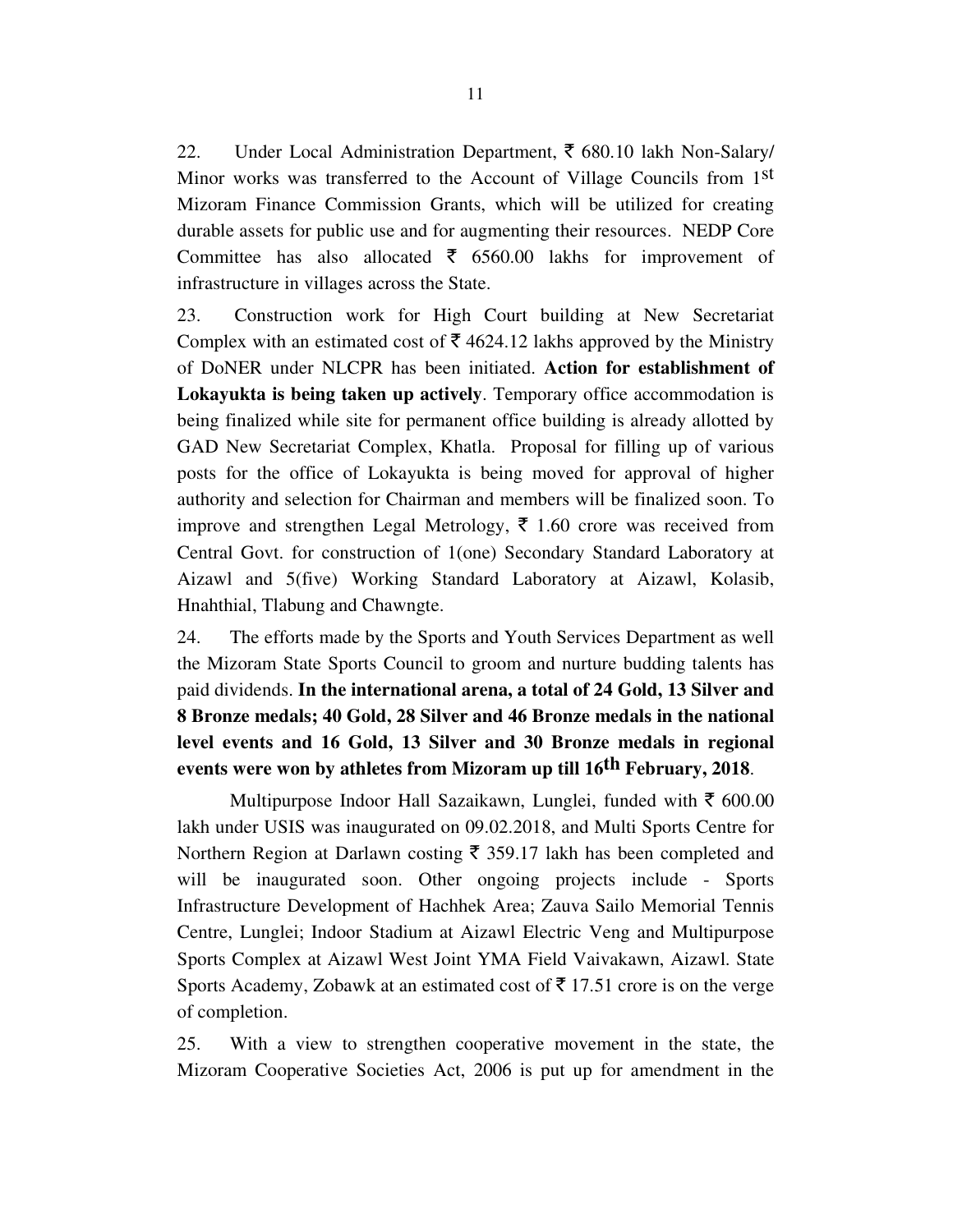Mizoram Legislative Assembly. Implementation of ICDP Programme in 5 (five) Districts of Mizoram with the approved sanctioned cost of  $\bar{\tau}$  4,494.452 lakhs to be implemented within 4 (four) years is in progress. My government ensures availibility and sufficient supply of POL to meet growing demands and equitable distribution of cooking gas in 6 districts of Mizoram through Mizoram State Cooperative Marketing and Consumers Federation Ltd. (MIZOFED). The Mizoram Cooperative Apex Bank Ltd (MCAB) has opened two new branches during this period at Khawzawl and Zobawk to expand business outreach and provide banking access to more people.

26. Production of Broom under Soil& Water Conservation Sector, has gone up by almost 220 times since implementation of the NLUP. Under Rashtriya Krishi Vikas Yojana (RKVY), production enhancement and protection works including water harvesting, terracing, series of check dams, conservation water harvesting tank, log wood bunding, contour bunding and Spur for WRC are being implemented. Land Protection scheme has been implemented for sustained production, protection forces, Mizoram Home Guards & Civil Defense Department, Volunteers from YMA, Schools and Adventure Club have been given training. UNISDR-International Day for Disaster Reduction was observed on 13<sup>th</sup> October, 2017 and as a part of Disaster Reduction Day- Emergency Drills & Mock Exercises was conducted at 5 Districts namely Aizawl, Siaha, Champhai, Lawngtlai and Mamit.

27. **Goods & Services Tax have been rolled out with effect from 1st July, 2017** throughout the country. Taxation Department has established GST Facilitation cum Helpdesk to assist dealers with matters relating to GST registration, migration, filing of returns, etc. Various awareness campaigns on GST have also been conducted for the benefit of taxpayers as well as general public.

 The **revenue collected for the financial year 2016 – 2017 was Rs 31,465.01 lakhs and for 2017 – 2018 (upto January, 2018) is Rs 27,176.91 lakh**. The Office of the Commissionerate of State Tax have been shifted from J.L Building, Zodin Square to the newly constructed Commissionerate of State Tax building at the New Secretariat Complex, Khatla with the completion of Phase-I of this construction project. Phase-II Construction is under way and is expected to be completed in due course.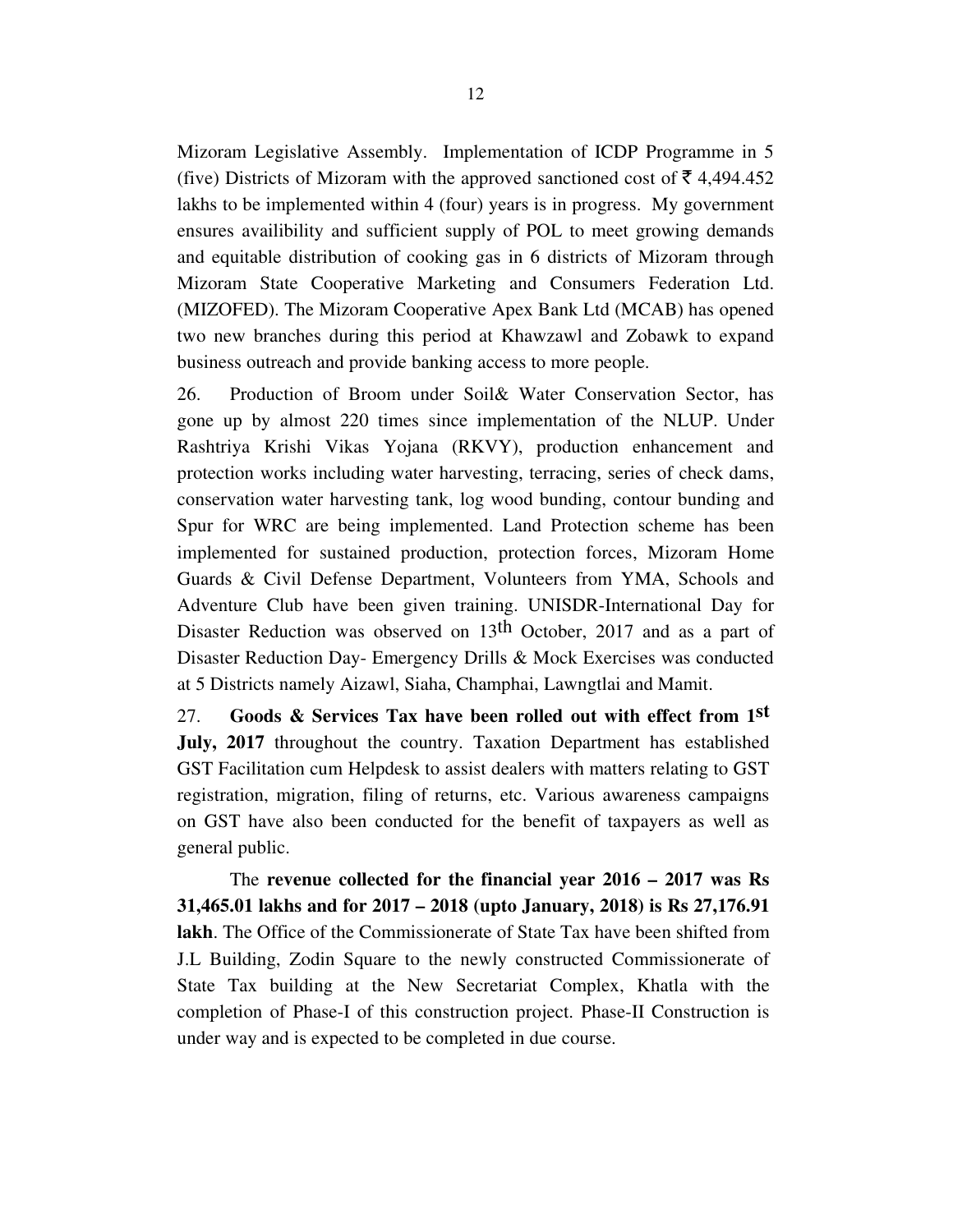28. **Mizoram is highly vulnerable to earthquakes and landslides**. Trainings for Disaster Response on various courses were conducted at CTI, Sesawng. As many as 1,148 SDRF personnel from Mizoram Police and IR indication/patenting of the said cloths has been taken up for legal protection and preservation.

29. **Till October 2017, MzSRLM (Mizoram State Rural Livelihood Mission) has entered into 190 villages covering 234 village Councils**. In these villages, a total of 28,728 households have been mobilized into 3,087 Self Help Groups. Under DDU-GKY ( Deen Dayal Upadhyaya Grameen Kaushalya Yojana) which is the Flagship Programme of Ministry of Rural Development, 4,668 poor rural youths will be given skill training during the project period of 2016-2019. Apollo Medskill Ltd. and eCeltic Solution Pvt. Ltd were selected as PIA (Programme Implementing Agencies) to train these rural youths and Memorandum of Understanding was signed with these PIA's on 9th February, 2018. Under NEDP, Chief Minister's Rural Housing Scheme is being implemented with  $\bar{\tau}$  50,000 given to each beneficiary for augmentation and improvement of dwelling houses in rural areas. Under Integrated Water Shed Management Programme (IWMP), construction of 1370 water harvesting structure is being carried out with 37 structures under renovation. Other notable works undertaken by Rural Development Department includes construction of Mini Sports Complex at Khawbung, East Lungdar and Aibawk, construction of Multi Shopping Complex at Saitual and flood control and irrigation of potential areas at Ngopa.

30. My **government is committed to preserve and promote Mizo tradition, values and cultural heritage**. Chapchar Kut festival was successfully celebrated during 1st & 2nd March. Mizoram State Archives have digitized more than one lakh number of important documents pertaining to records of Mizoram State for future reference and record. For development of Mizo literature, Mizoram Publication Board has been providing fund for needy authors in subsidised rate of 75:25. This scheme enormously increases the number of book published in local dialects among the various tribes of the state. To avoid misuse and desecration of Mizo*puan* (traditional cloth) viz. *Puanchei, Pawndum, Ngotekherh, Hmaram* & *Tawlhlohpuan*, geographical of cropped lands and conservation of soil & water covering 191.29 Ha.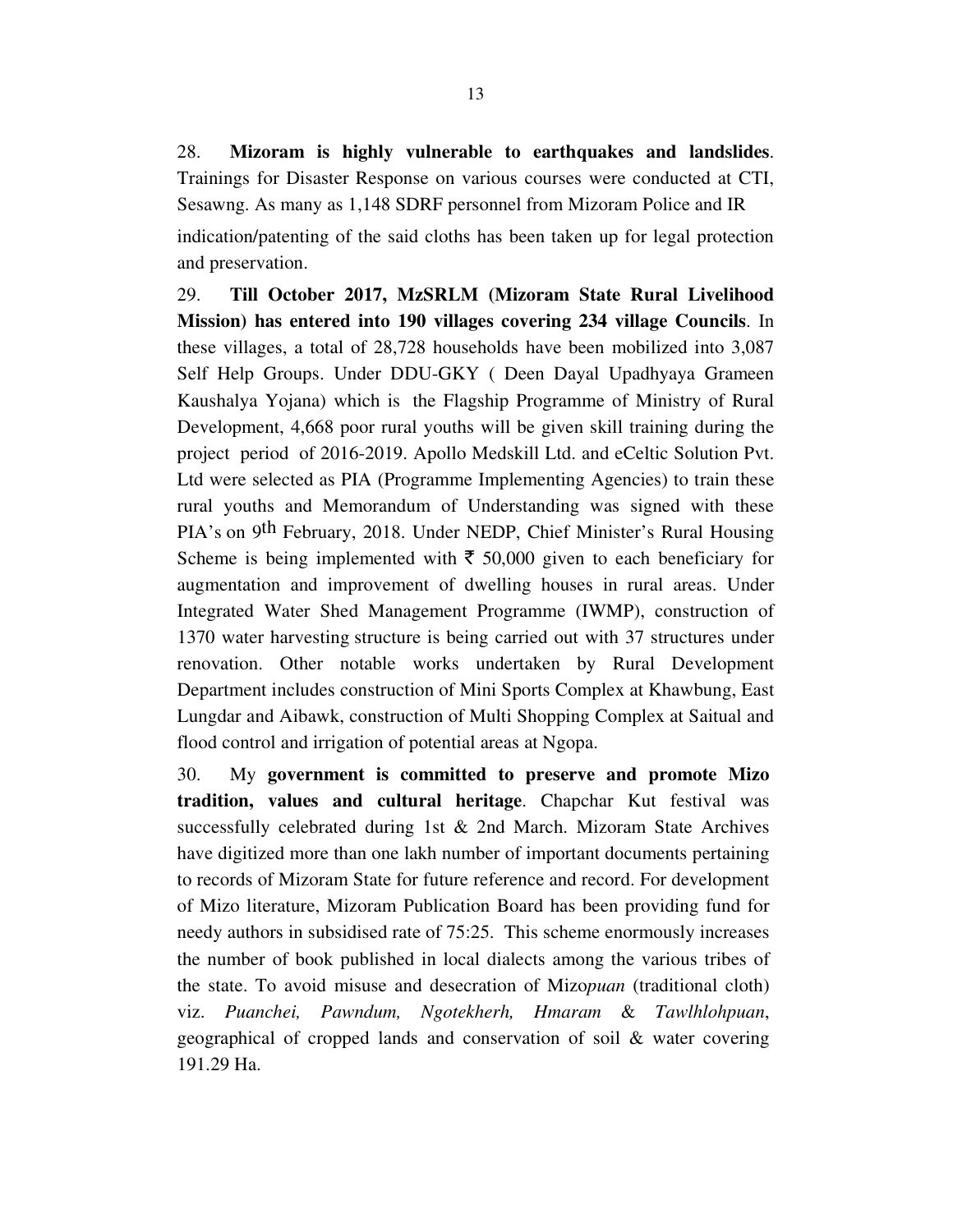31. With a view to promote tourism and put Mizoram on international tourist map, the department of Tourism is currently implementing two projects funded by the Ministry of Tourism i.e. Integrated Development of New Eco-Tourism Destination under Swadesh Dharshan-North East Circuit at Thenzawl, South Zote as well as Reiek and Development of Eco-Adventure Circuit under Eco Circuit Theme of Swadesh Dharshan. Convention Centre at Berawtlang Tourist Complex has been inaugurated on 27<sup>th</sup> September, 2017

 The Department has also undertaken development of homestay in rural areas for promotion of rural tourism. It is being implemented in Champhai District (6 villages) while plans to extend the homestay scheme to other districts of Mizoram is underway. Construction of State Institute of Hotel Management at Bung Bangla, Aizawl has been completed and will be operational as soon as post creations for faculty are completed.

32. Transport Department registered 31,083 motor vehicles through VAHAN (National Register e-services) till 13th February, 2018. As a result of enormous increase in vehicle population, the duties and responsibilities of MV Wing have increased. To cope with future expansions, a new DTO's office named as Aizawl District (Rural) was opened on 29th August, 2017.

33. Integrated Sericulture Development Project, Intensive Bivoltine Sericulture Development Project and Muga Silk Development Project under North Eastern Region Textile Promotion Scheme (NERTPS) have been taken up while DPR for Integrated Eri Silk Development Project is being prepared. As a result of NLUP Mizoram has achieved self-sufficiency in production of all the varieties of seeds by 2015-16, due to provision of infrastructure facilities like rearing house, green house and others. As a result, area expansion under Mulberry plantation and production of cocoon has increased by  $41\%$ .

34. **With a vision of e-Development of Mizoram as the engine for transformation of Government and empowerment of Society, core infrastructure such as State Data Center, State Wide Area Network, and State Service Delivery Gateway are implemented under the project of Digital India**. Department of ICT has initiated the e-Office implementation in Government of Mizoram. e-Office aims at significantly improving the operational efficiency of the Government by transitioning to a "Less Paper Office". Digital Classroom has been implemented in 20 schools of Mizoram.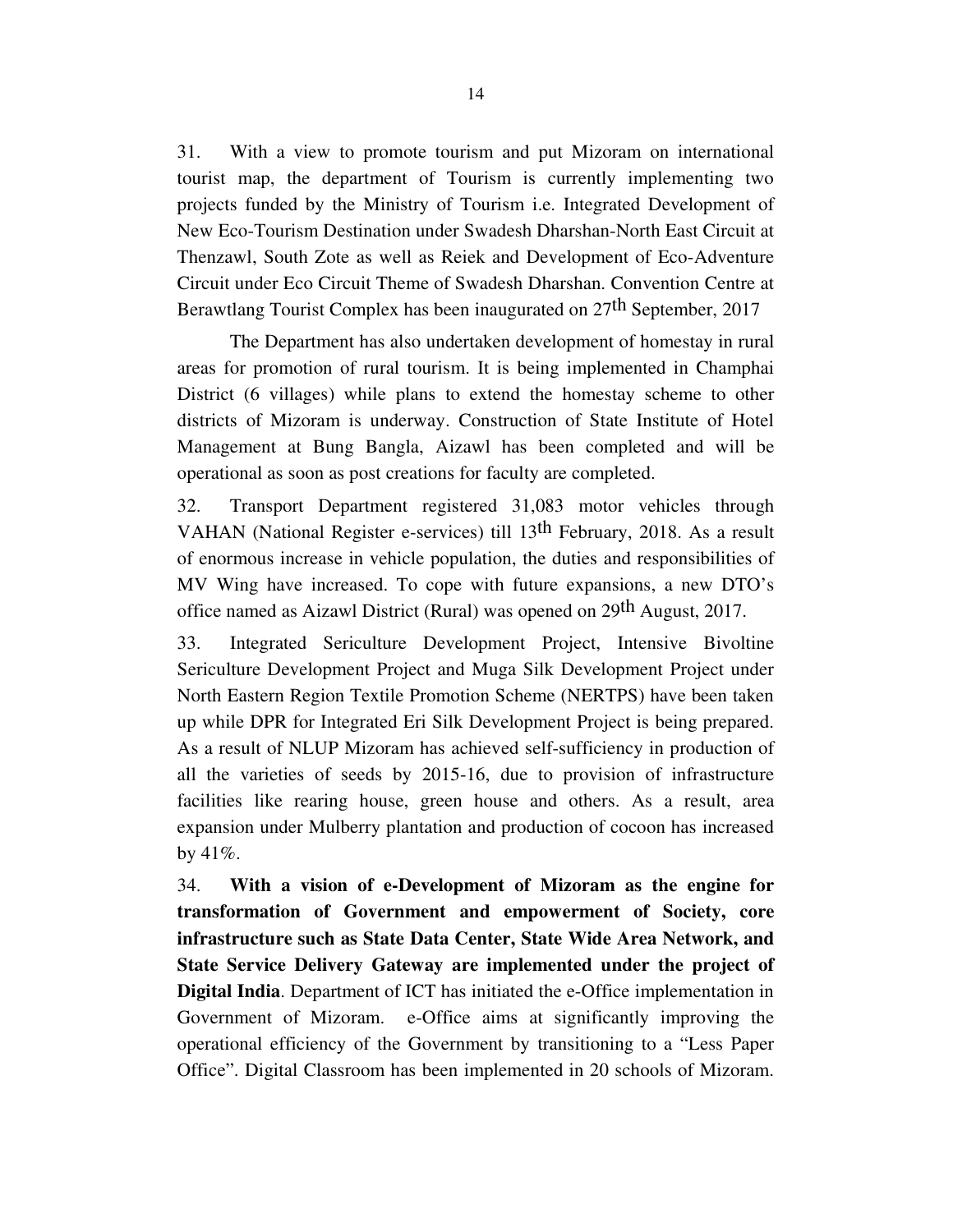Apart from this, 36 schools were also provided with Computer sets to aid teachers and student in the field of Information Technology. The department has developed Online Bill payment for Water and Electricity, Inventory Management System (IMS) for Secretariat Administrative Department (SAD), Content Management Software for Government of Mizoram, Property Return Online System (PROS) for the Vigilance Department, ENDNet for Excise & Narcotics Department, Total Information on Schools and Teacher for Education Department and Zonal Tank Water Level Monitoring System for PHE Department.

35. **Skill development remains a priority to the Government**. The Mizoram State Skill Policy for Development & Entrepreneurship has been drafted and shall be notified shortly. Project for training of 36,671 youths under PMKVY (Pradhan Mantri Kaushal Vikas Yojana) State Engagement component during 2017-2020 is approved with financial target of  $\bar{\tau}$  56.46 Crores. 2 New ITIs at Champhai and Serchhip are under construction and one at Kolasib is to be started soon. The existing infrastructure of ITIs are being upgraded where 554 Nos.students are being trained. Coaching programmes for examinations by the UPSC and SSC have been conducted where 50 Nos. and 200 Nos. of youths have been respectively enrolled.

36. **The NLUP Project, originally designed for 5 years, continues till today**. In addition to Central funds, the State Government has already allotted more than Rs 140 crore for continuation of NLUP under NEDP-NLUP Convergence Scheme with more emphasis on agriculture link road. Under Convergence of NLUP-NEDP, a total number of 16000 NLUP beneficiaries are being given assistance @ Rs 1 lakh per beneficiary, in addition to 1500 beneficiaries covered during 2016-17 under various sectors of the NLUP Line Departments.

 The 3-year period for the Joint UN Initiative on '*Eco-system Based Livelihood Project'* in Mizoram has been successfully completed in December 2017. As a result of this initiative, **Mizoram has been among the five states selected for implementation of UN Global Environment Facility (GEF) Project**. Also the formalities for implementation of the International Fund for Agriculture Development (IFAD) Project involving US \$ 35.75 million have been completed. Implementation will start in 2018.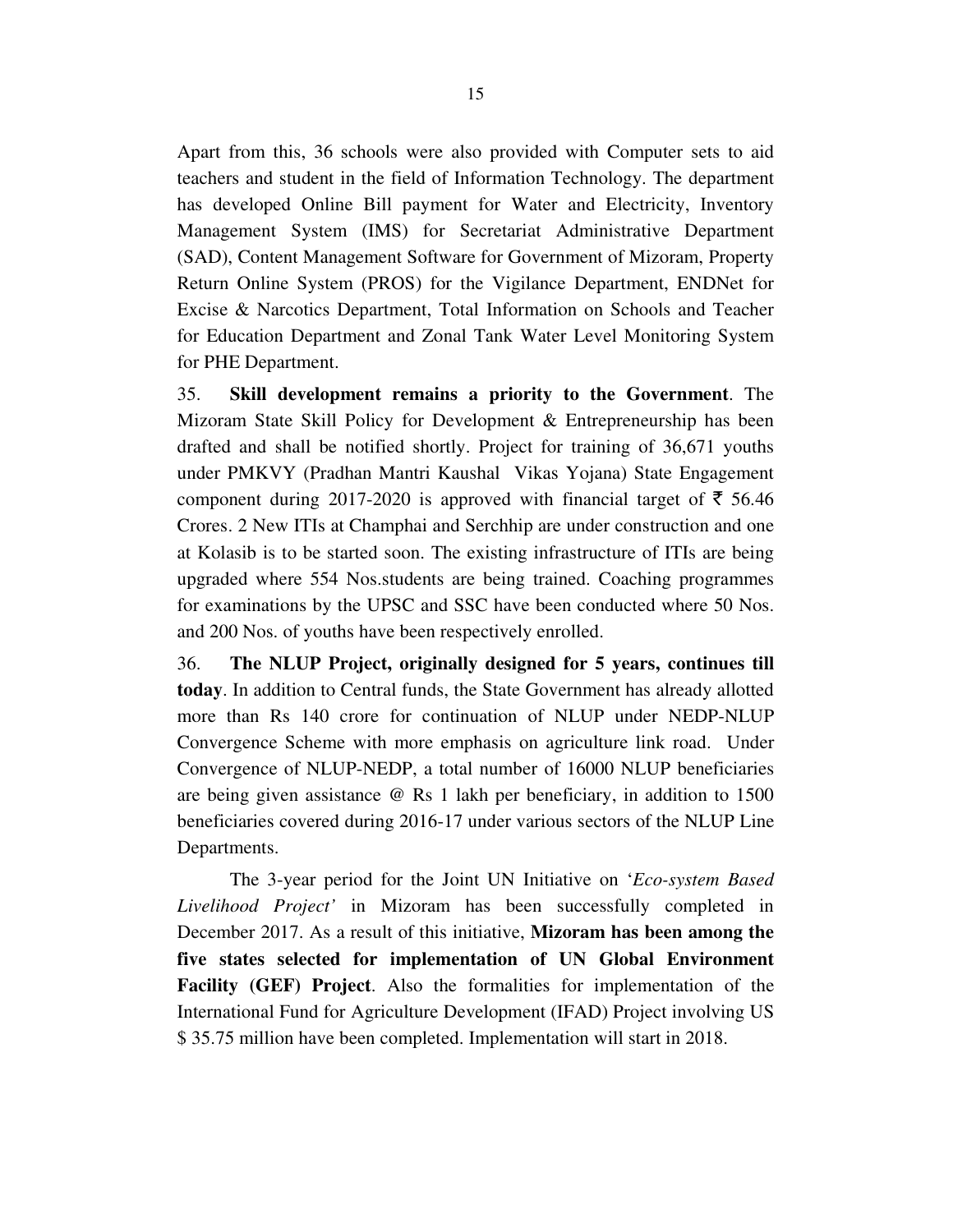37. **During 2017-18, Baseline Survey of Sustainable Development Goals (SDGs) was implemented under New Economic Development Policy (NEDP)**. Under this survey, information on various socio-economic aspects at the village level will be collected. It also aims at defining and incorporating these data in a database which will give access to a range of information that can be used for planning and further development at the village/block/district level. **The state is making commendable progress in various sectors**. The GSDP for the year 2015-16 is estimated  $\bar{\tau}$  12487.73 crore. **The per capita Net State Domestic Product for the year 2015-16 is**   $\bar{\mathbf{\tau}}$  **114524**. The percentage growth rate observed during 2015-16 is 14.53.

**While we are witnessing positive signs indicative of growth and progress it is imperative to sustain this development with strong determination and tireless efforts. Connectivity in all dimensions continues to be our primary goal.** I urge all the elected people's representatives to discharge their solemn responsibilities in a spirit of mutual cooperation so that our growth and development is inclusive of all sections of people. **I would like to remind this august gathering about our responsibility and commitment to the electorate and make all efforts to observe financial propriety, transparency and accountability to the public.** I convey my best wishes to you and wish you fruitful deliberations.

> JAI HIND ..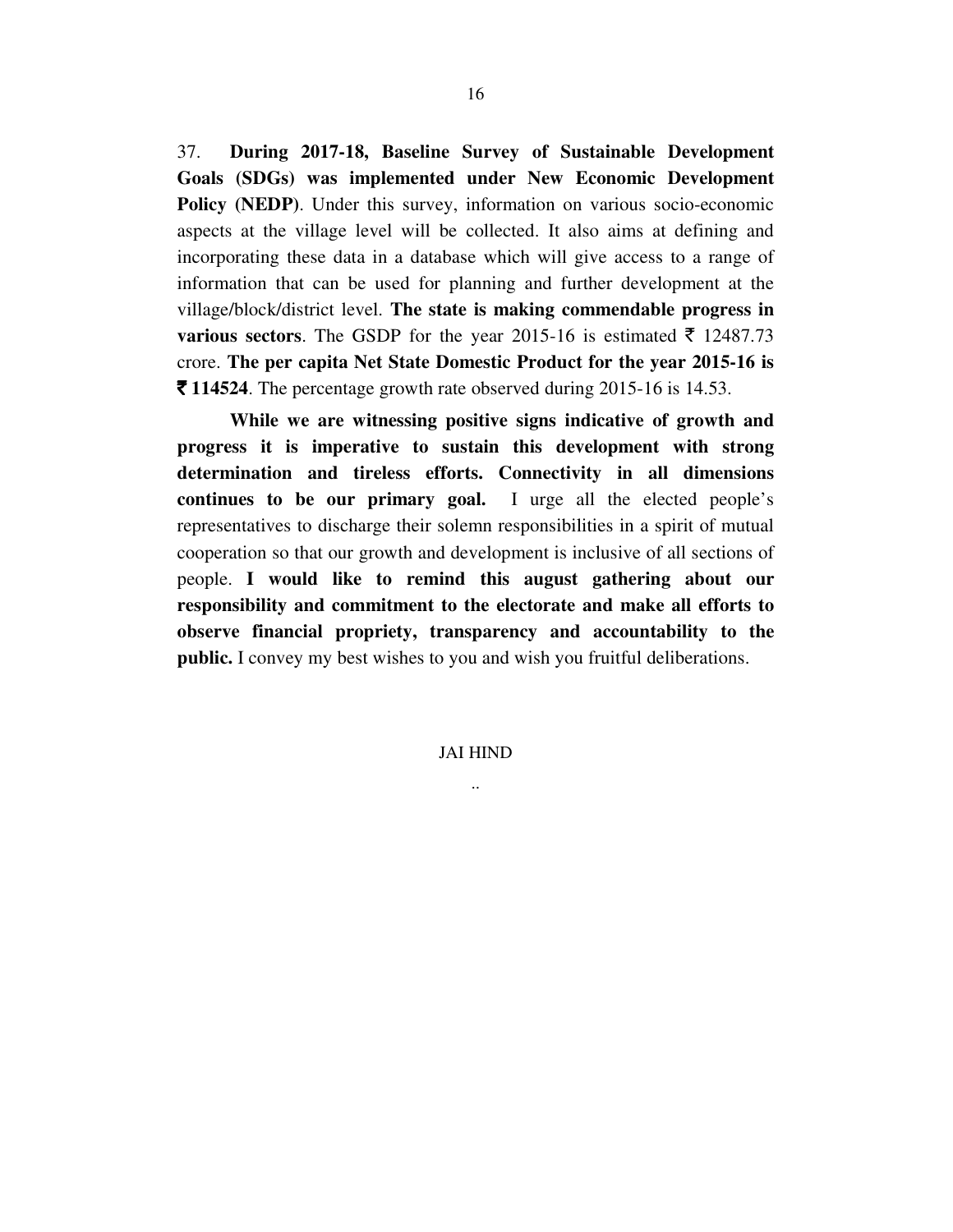**SPEAKER** : Kan House Leader hi Governor nen tlem eng emaw sawi a ngaih avangin kan tan san mai ang a. Le, kan Governor Zahawm takin House a address ta a, kan lawm tlang a. Mahse tukin chu a hma lutuk a, kan lawm tur angin kan lawm hman lo a nih hi. Engpawh nisela, lawmthu sawi ngei ngei a ngai a. Kan Governor zahawm tak thusawiah khan kan MLA zahawm tak Pu H. Zothangliana'n motion of thanks a pulut a ni. Chu chu dan angin Pu Pianmawian a second a, kan pawm a ni. Tunah hian a copy sem ni sela. Kan chang kim em?

 Tunah hian Motion neitu Pu H. Zothangliana kan ko ang a, a lawmthu sawina move turin i lo sawm ang. In la chang kim lo a ni maw. Kan Governor a hmanhmawh em mai a, kan hmanhmawh tlang a ni mai!

Le, tunah motion neitu Pu H. Zothangliana sawm ila, a move turin.

**Pu H. ZOTHANGLIANA** : Mr. Speaker sir, with your permission Sir, I move that the members of the Mizoram Legislative Assembly assembled in this session are deeply grateful to the Governor for the address which he has been pleased to deliver to the assembly on the  $13<sup>th</sup>$ of March, 2018. Thank you sir.

**SPEAKER** : Awle, dan ang thlapin second-tu kha a awm a. Mahse motion kha a hmingin han support ve reng reng sela.

Pu R.L. PIANMAWIA : Ka support e.

**SPEAKER** : Le, a support thlap a. Motion neituin a move tawh a. Ni danga sawiah kan khek ang a. Tunah chuan Business Advisory Committee Report kan la ang a. Ni 19.2 (Monday) khan Business Advisory Committee kan thu khawm a. Session 15-na,  $7<sup>th</sup>$  Mizoram Legislative Assembly detail programme chu a ruahman a ni. Bulletin Part II, No. 200-ah ni 19.2.2018 khan kan inhriattir tawh kha. Committee Report hi House-ah kan rawn present a, a copy kha sem ni se.

 Le, han en thuak ila, kha kha House-in a pawm a ngai a. Tha kan ti tlang em pawm turin? A lawmawm e.